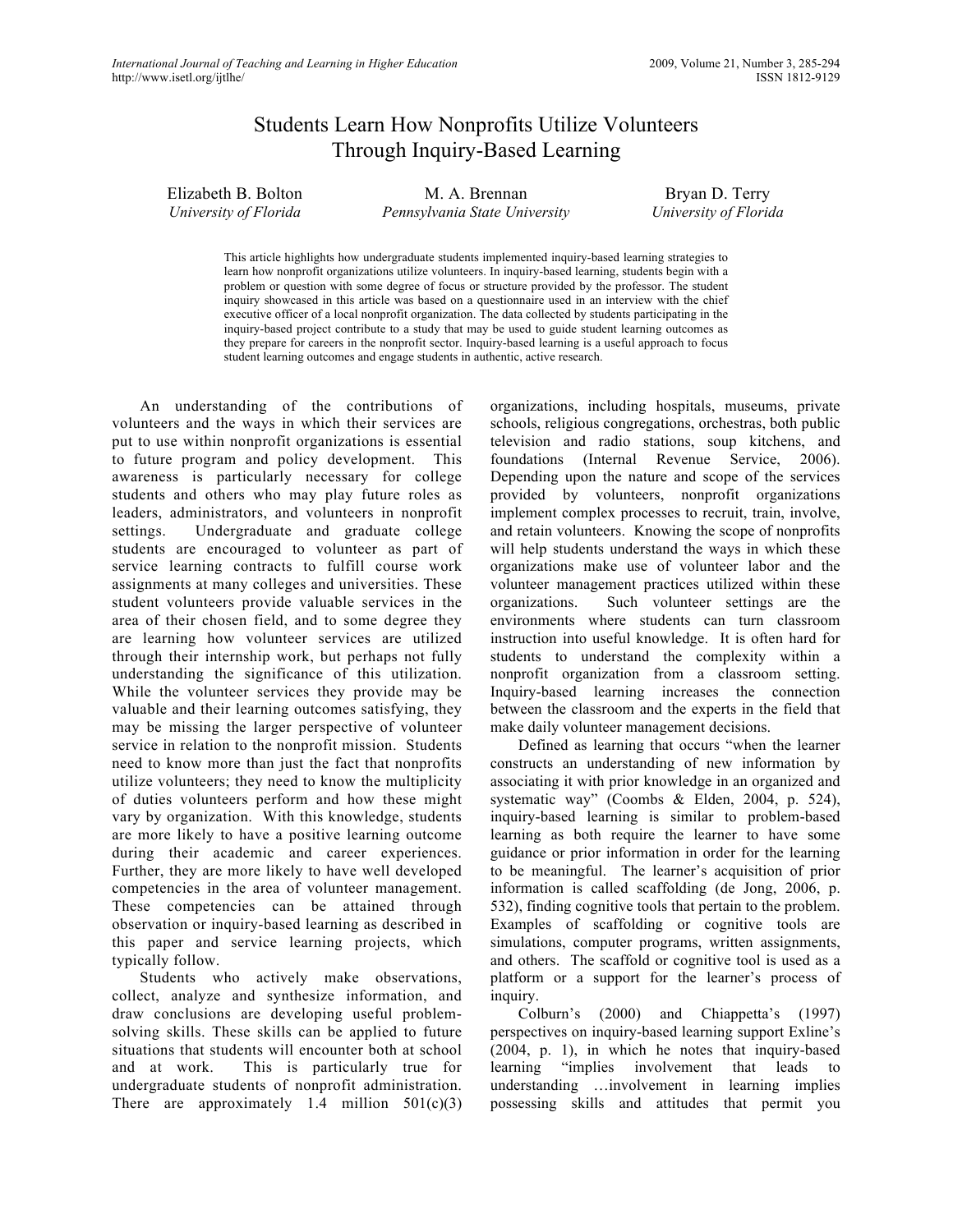to…construct new knowledge." Inquiry is more than just learning facts; it is knowledge of how to get those facts and how they can be used. Inquiry suggests a need to know and it goes beyond just seeking the right answers but implies "seeking resolution to questions and issues" (Exline, 2004, p.2). The outcomes of inquiry-based learning deal with organization and change, how these two relate, and how this relationship can be communicated. It approaches education as a process of "building blocks of knowledge and imparting the skills of how to learn as more important than any particular information being presented" (YouthLearn, 2001, p. 1).

The instructor's role in the traditional approach to classroom instruction has been that of a "dispenser of knowledge" (Anderson, 2002). As a dispenser of knowledge, the instructor determines how information will be transmitted. Conceptual relationships have been explained through structured lectures, out-of-class assignments, and textbook reading. Student action is directed and communication is linear from instructor to individual student. In this model, students are best characterized as passive recipients of information as they sit through lectures, take notes, and commit information to memory. Student actions follow instructor direction, and classroom decisions defer to the instructor as the authority.

Increasingly, alternative learning formats such as inquiry-based learning are being explored in higher education settings. In inquiry-based classrooms, the instructor's role shifts from dispenser of knowledge to coach or facilitator. Inquiry-based learning is guided by students' questions as opposed to the professor's curricula or lessons. In inquiry-based instruction, the goal of the instructor is to assist with information processing, to facilitate group discussion, to guide student action, and to increase student thinking. The use of inquiry-based instruction involves creating a classroom or learning environment where the students are self-directed and engaged in "open ended, student centered, hands-on activities" (Colburn, 2000 p.42). In contrast to the rote model of the traditional classroom, students participating in inquiry-based classrooms are charged with collecting, interpreting, explaining, and hypothesizing information. This active engagement leads to a shared authority, related to developing answers to concepts and conceptual relationships, and is integral to the concept of "research-centered learning."

"Research-centered learning" starts with an issue or problem from which the research process evolves to study the issue or to learn more about the various aspects of the problem or situation. An example of research-centered learning is a practicum project, in which students actively collect information, interpret findings, and present results. Classroom discussions reinforce concepts related to the research issue or problem. For the purpose of introducing students to nonprofits' volunteer utilization, research-centered learning and inquiry-based learning both promote desired student learning outcomes. Given that volunteers are such an important human resource to most nonprofits, it is essential that the future nonprofit chief executive officer, volunteer manager, or the director of development understand the complexities of volunteer administration. The student learning outcomes related to volunteer administration in a community-based organization includes: (1) the ability to identify how volunteers help accomplish the organizational mission; and (2) the ability to effectively involve volunteers in fulfillment of that mission. To achieve these learning outcomes, students must excel at reflective thinking, assessing information/ideas and arguments (critical thinking), problem solving in context, applying knowledge in practical ways, working effectively with others, active involvement in the community, and effective communication.

Inquiry-based learning approaches are most often used to promote active learning by encouraging students to investigate and engage in thorough discussion to develop a better-informed understanding of a subject. Observing and inquiring how nonprofits utilize volunteers is the basis for the inquiry-based learning experience described in this manuscript. Because utilization of volunteers has been linked to the success of nonprofit organizations in achieving their missions (Brooks, 2002), 90 undergraduate students enrolled in the "Working with Nonprofit Organizations in Community Settings" class at the University of Florida explored the volunteer management practices of nonprofit organizations. Results of this inquiry would be used to enhance student learning outcomes through classroom instruction related to best practices in volunteer management in a nonprofit organization. Three questions served to scaffold the students' investigation: (a) what types of nonprofit organizations utilize volunteers; (b) what services are provided by nonprofit organizations through volunteers; and (c) does the type of nonprofit organization influence volunteer utilization?

## **Volunteer Administration**

Nonprofit organizations rely on volunteers to carry out their mission and objectives (McCurley & Lynch, 2006). This includes providing direct service to clientele, as well as indirect support to the organization (Hartenian, 2007). Examples of direct services to clientele include tutors, youth and adult mentors, coaches, and those who provide information to clients by telephone or other electronic media (Burke & Liljenstolpe, 1992; McCurley & Lynch, 2006; McKee & McKee, 2008). In addition, indirect service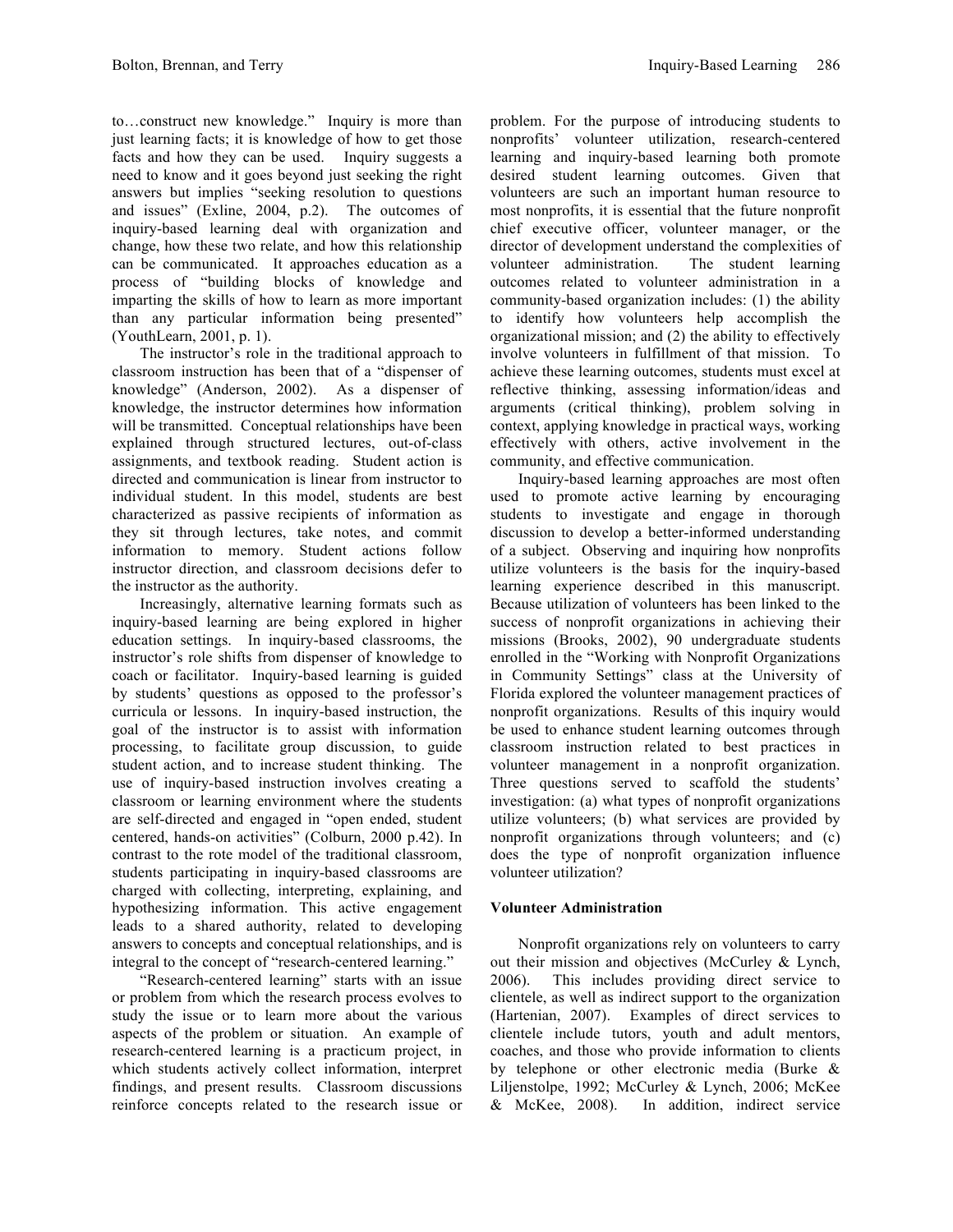volunteers serve in coordination and management roles between organizational staff, other volunteers, and clientele. These include volunteers who coordinate and manage specific activities and events, master volunteers who teach other volunteers, and committee members who assist paid staff in planning, implementing, and evaluating the goals and objectives of nonprofit and governmental organizations (Culp, 1999).

Kadlec (2006) suggests that while there are more than enough volunteers, nonprofits are not utilizing their services in ways that benefit the organization and the volunteer. The ability to utilize volunteers to deliver services depends upon the effectiveness of an organization's volunteer program. Effective organizations use a systems approach to expand and empower volunteers to accomplish their missions, goals, and objectives. Organizations that have been successful in managing and utilizing volunteers have identified specific roles for volunteers, identified skills and competencies necessary for them to be successful, and have aligned volunteer roles with the interests, skills, and abilities of potential volunteers (Boyce, 1971; Culp, Deppe, Castillo & Wells, 1998).

Salamon (2002) describes the major fields within the nonprofit sector with health, education, and social services being the largest in terms of employment. Other major fields include arts and culture, housing and community development, international assistance, religious congregations, civic participation and advocacy, and environment. Each of these fields utilizes volunteers in similar and generic ways, which could transfer to other organizations either within the field or to other fields. Among the more widespread and diverse use of volunteers have been those in the Cooperative Extension Service. Extension utilizes volunteers in a variety of programs to support its mission in agriculture, community development, human sciences, and environmental education (Bolton, 2005). The benefits and values of these programs relate to education for the volunteer and local adaptive capacity for the community (Schrock, Meyer, Ascher and Snyder, 2000; Wolford, Cox, and Culp, 2001). These volunteer programs receive direct oversight from faculty at both the university and county levels.

#### **Inquiry-based Learning and Volunteer Administration**

These attributes have been achieved through inquiry-based learning experience described by Student Services of Georgia State University (2006). For the purpose of introducing students to nonprofits' volunteer utilization, research-centered learning and inquirybased learning both promote desired student learning outcomes. These student learning outcomes, as described by Division of Student Services at Georgia

State University (2006), provide a broad and generic set of expectations for both nonprofits and students. These are focused on cognitive maturity, effective citizenship and intercultural maturity, mature relationships, integrated identity, and personal maturity.

In the study presented here the student learning outcomes of the inquiry focus on the content and process of volunteer administration and also on how the nonprofit organizations differ in the ways in which they engage volunteers based on their specific mission. At these levels, student experiences promote improvement in a range of skills and competencies such as connecting to the real world beyond the textbook and the classroom. These experiences also expand awareness of aspects of volunteer development beyond the act of volunteering for a specific role or task. Similarly it provides students with a sense of involvement in and ownership of the real world experience. Inquiry-based learning will give the student an opportunity to think reflectively about the experience as well as attain knowledge in practical ways. It will give the student an opportunity to learn how to learn. According to Edelson, Gordon and Pea (1999), the benefits to students when they participate in inquiry is an "opportunity to achieve three interrelated learning objectives: The development of general inquiry abilities, the acquisition of specific investigation skills, and the understanding of concepts and principles" (p. 393).

## **Method**

The theoretical and applied background that provides focus to this study includes student learning outcomes based on a particular educational approach that is both traditional and nontraditional. These approaches include inquiry-based learning in which the student starts with a need-to-know orientation to the topic of how nonprofits utilize volunteers. Their inquiry is structured in that the learning outcomes must be described in a paper that addresses the variables of nonprofit type, volunteer utilization by type of service, and volunteer utilization by type of organization. Student learning outcomes were derived from summary comments. This learning approach is flexible and research centered in that the student can choose the nonprofit and conduct the research in ways that are meaningful and interesting to him or her.

The participants in this study were students in an undergraduate class at the University of Florida. Students from the class "Working with Nonprofit Organizations in Community Settings" were used in preparation of this manuscript. Most of the students were white females  $(N=73)$  in their junior or senior year. Twenty five percent of their semester grade is based on an agency report, which required students to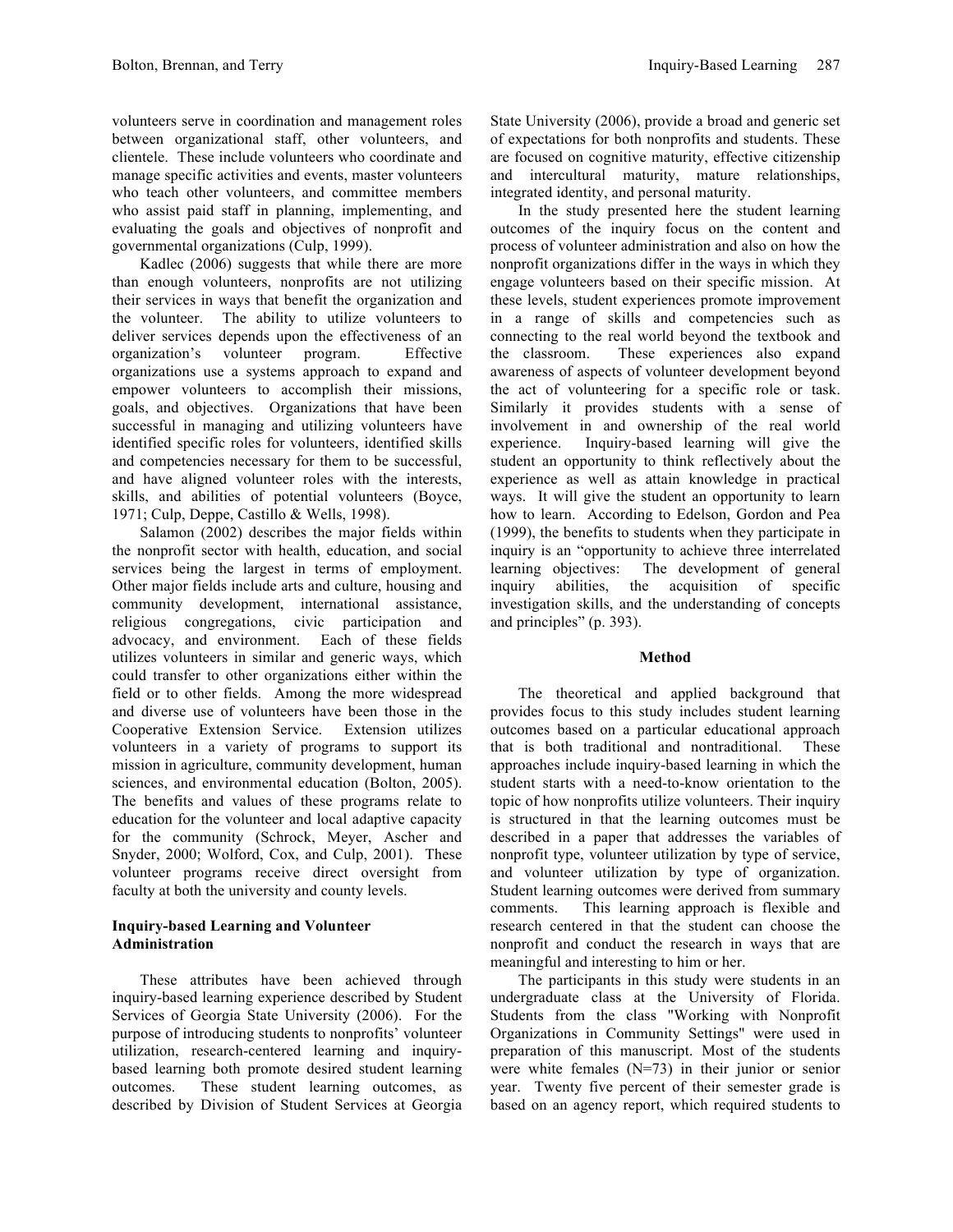contact a nonprofit organization of their choice, make the appointment with the chief executive officer, volunteer manager, or an agency administrator, and prepare a report based on their observations and inquiry. A set of questions, shown in Appendix A, was provided to the students to help them focus on the organization's use of volunteers and to guide their inquiry. Not shown is the Institutional Review Board Protocol Submission form which must accompany each contact a student makes with a subject external to the university.

Although there is a great deal of flexibility in the students' choice of nonprofit organization to study, there is a structure to the interview process in terms of what concepts the student is expected to learn about. Students were encouraged to probe beyond the questions on the interview form based on their experiences and expectations. After the interview, the student records his or her observations and experiences in a report submitted to the professor for a grade. A classroom discussion in small groups and then as a total group is conducted to help the students process their experience and learning outcomes. Students are encouraged to share their findings with the nonprofit of their study.

This study was designed to identify the ways in which nonprofits utilize volunteers by having students participate in an inquiry-based learning experience. A mixed methods framework was used to gather data on a variety of factors related to volunteer management in nonprofit settings (Tashakkori and Teddlie, 1998). Qualitative data included key informant interviews with nonprofit executives, administrators, and program coordinators (n=90). Quantitative data included secondary data of nonprofit organization operations and a survey instrument designed to measure a variety of nonprofit related issues, characteristics, and volunteer management activities (n=86). Each protocol was designed to help determine specific activities and rationales for nonprofit volunteer management, and to identify methods for improved utilization of volunteers.

To facilitate student learning of the workings of nonprofits and the ways in which they use volunteers, data collection was incorporated into a senior level undergraduate course. One of the course requirements is that the students interview a chief executive officer or the managing director of a nonprofit organization. Data collection took place between September and December 2006. Due to their proximity to the University of Florida, nonprofit organizations in the Gainesville, Florida, area and surrounding central Florida region were interviewed. Organizations were identified and selected based on directories, professional networks, and associations represented multiple disciplines including business administration;

sociology; political science; family, youth and community sciences; leisure and recreation; journalism; and others. The course is required for the nonprofit minor and it is the foundation course which must be taken before the internship. There were 90 students enrolled and 86 submitted reports.

Students used a structured interview procedure to guide their inquiry although they were encouraged to search beyond the topics on the interview schedule. Students were given a standard template to guide their inquiry about how nonprofits utilize the services of volunteers and what specific kinds of activities volunteers provide. Although a guide to the interviews was provided, students were encouraged to ask about other issues of interest as long as it related to the subject of volunteer utilization. The template was used to focus their discussion, standardize recording of data, probe for additional data, and make observations on the process. Content validity was established by having an expert panel and a number of students review the questionnaire prior to their meeting with the nonprofit administrators. Reliability was established through the use of the same or similar questions over a period of three years with different students.

#### **Data Analysis**

Data from student interviews were tabulated to determine the types of nonprofit organizations that utilize volunteers and services provided by nonprofit organizations through volunteers. Analysis of Variance (ANOVA) was performed using SPSS 15.0 to determine if a statistical difference existed between the type of nonprofit organization and the number of services provided by volunteers. To better manage the data set, organization types were collapsed into education, religion-based, social services, and health organizations. Group 1 included nonprofit organizations with an education mission, Group 2 included nonprofit organizations with a community health mission, Group 3 included nonprofit organizations with a religious mission, and Group 4 included nonprofit organizations with a social service mission. Tukey's post hoc procedure was used to examine differences in the mean number of volunteer services offered for all pairs based upon the organizational mission.

## **Results**

Based upon nonprofit organization responses to mission and purpose and consistent with Salamon (2002), the organizations were grouped according to nonprofit fields. The most common type of nonprofit organizations were religious and faith based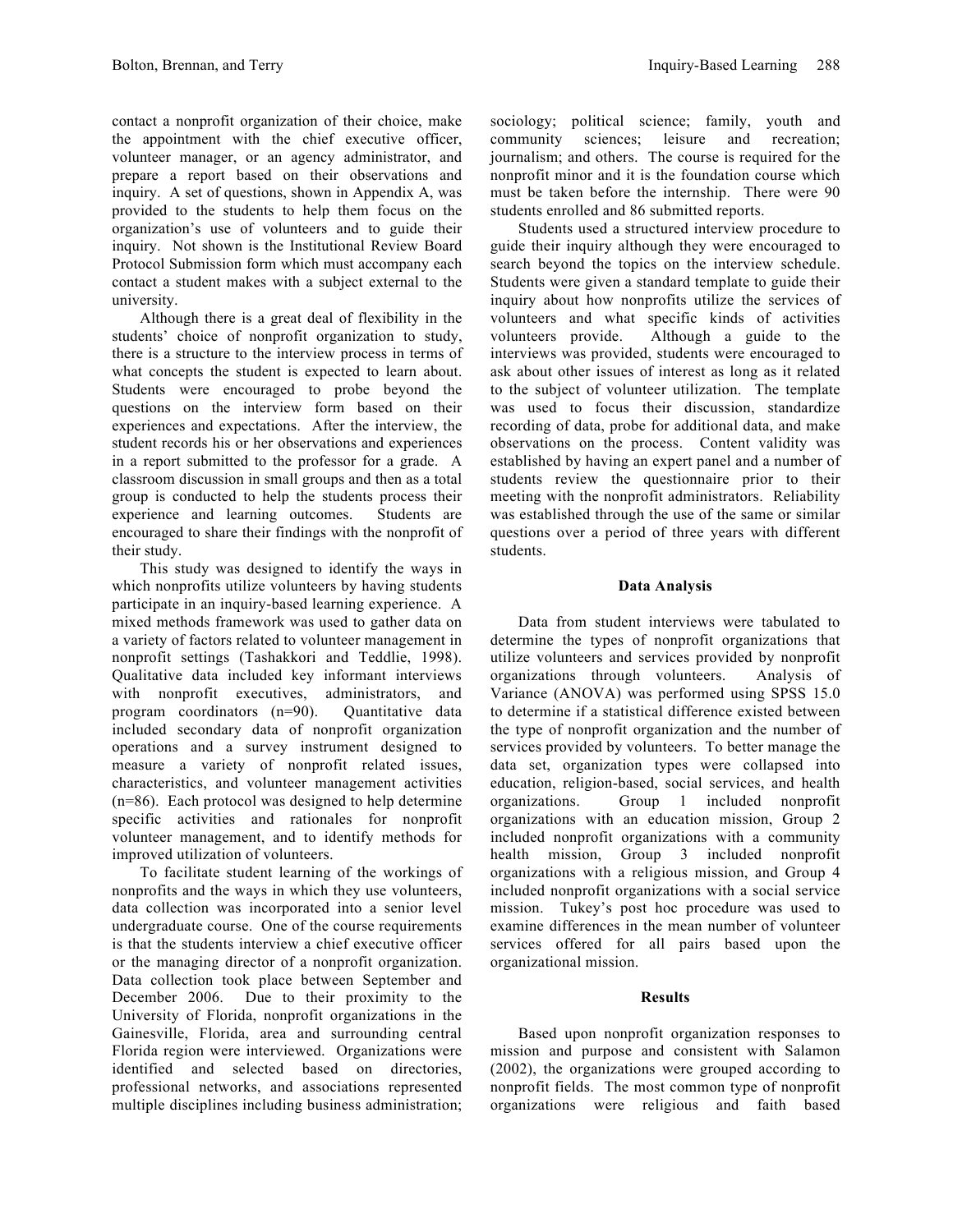organizations (19.8%), those that provide social services (16.3%), organizations that provide health related services (15.1), and community development organizations (14%).

Table 1 Nonprofit Organization by Type

| Organization Type     | n  | % of Total |
|-----------------------|----|------------|
| Religion/Faith Based  | 17 | 19.8       |
| Social Services       | 14 | 16.3       |
| Health                | 13 | 15.1       |
| Community Development | 12 | 14.0       |
| Arts/Culture          | 9  | 10.5       |
| Civic/ Advocacy       | 8  | 9.3        |
| Education             | 7  | 8.1        |
| Recreation            | 4  | 4.6        |
| Other                 | 2  | 2.3        |
| Total                 | 86 | 100.0      |

The nonprofits were asked whether volunteers were utilized to further the mission of the organization and what services were provided by volunteers. The data showed that 82 of the 86 organizations interviewed utilized the services of volunteers (95.3%). Nonprofit organizations were asked to respond to a list of services provided to clientele by volunteers. Services included teaching, providing information, assisting the infirmed, child care, providing transportation, elder care, counseling, health services, docent services, as well as other services. Other services included fund raising, clerical, and management services. Teaching (38 organizations), providing information (37 organizations), and providing other services (37 organizations) were identified as the services most often provided by volunteers.

Table 2 Volunteer Utilization by Service

| Service                        | No. Organizations % of Total |         |
|--------------------------------|------------------------------|---------|
| Teaching                       | 38                           | 16.7    |
| Provide Information            | 37                           | 16.3    |
| Provide Other Services         | 37                           | 16.3    |
| Counseling                     | 27                           | 11.9    |
| <b>Provide Direct Services</b> | 24                           | 10.6    |
| Provide Transportation         | 18                           | 7.9     |
| Provide Childcare              | 14                           | 6.2     |
| Provide Health Services        | 12                           | 5.3     |
| Assisting Sick and Infirm      | 10                           | 4.4     |
| <b>Provide Docent Services</b> | 5                            | 2.2     |
| Provide Elder Care             | 5                            | $\cdot$ |
| Total                          | 227                          | 100.0   |

A one-way between-groups analysis of variance was conducted to explore the impact of organization type on utilization of volunteers. To better manage the data set, organization types were collapsed into education, health, religion based, and social service organizations. Results showed that there was a statistical significance at the p<.05 level in volunteer utilization for the four groups of organizations [F(3, 82 $)$ = 3.78, p=.01]. Tukey's post hoc procedure indicated that nonprofit organizations with a religious mission Group 3,  $(M = 3.71, SD = 3.08)$  had statistically significant higher volunteer utilization compared to nonprofit organizations with a educational mission, Group 1, ( $M= 1.90$ ,  $SD = 1.07$ ) and nonprofit organizations with a social services mission, Group 4,  $(M= 2.00, SD = 1.25)$ . There was not a significant difference in volunteer utilization between any other comparison groups.

Table 3 Volunteer Utilization by Nonprofit Type

|                                        | SS         | df | МS         | F          |       |     |
|----------------------------------------|------------|----|------------|------------|-------|-----|
| Between Groups                         | 45.86 3    |    | 15.29 3.78 |            |       | .01 |
|                                        |            | 52 |            |            |       |     |
| (I) Volunteer Use<br>(J) Volunteer Use |            |    | Mean       | Standard   |       |     |
|                                        |            |    |            | Difference | Error | p   |
|                                        | Group 2    |    |            | $-1.22$    | 0.60  | .19 |
| Group 1                                | Group $3*$ |    |            | $-1.81$    | 0.66  | .04 |
|                                        | Group 4    |    |            | $-0.10$    | 0.61  | .99 |
| Group 2                                | Group 1    |    |            | 1.22       | 0.60  | .19 |
|                                        | Group 3    |    |            | $-0.59$    | 0.63  | .79 |
|                                        | Group 4    |    |            | 1.12       | 0.58  | .22 |
| Group 3                                | Group 1    |    |            | 1.81       | 0.66  | .04 |
|                                        | Group 2    |    |            | 0.59       | 0.63  | .79 |
|                                        | Group $4*$ |    |            | 1.71       | 0.64  | .04 |
| Group 4                                | Group 1    |    |            | 0.10       | 0.61  | .99 |
|                                        | Group 2    |    |            | $-1.12$    | 0.58  | .22 |
|                                        | Group $3*$ |    |            | $-1.71$    | 0.64  | .04 |

Group 1 – Nonprofit organizations with a education mission.

Group 2 – Nonprofit organizations with a community health mission.

Group 3 – Nonprofit organizations with a religious mission.

Group 4 – Nonprofit organizations with a social services mission.

Qualitative data drawn from the interviews with nonprofit CEOs helped to provide students with a deeper understanding of the workings of nonprofit organizations and the means by which they utilize volunteers. Students were then debriefed by a faculty member and their responses contributed to the compilation of data drawn from the key informant interviews. Steps in the analysis included compiling all responses to specific questions; identifying key phrases, words, and concepts; and summarizing emerging themes (Miles and Huberman 1994). As themes emerged, the information or views obtained were not attributed to specific groups or organizations. Similarly, cross-case and within-case analyses were used to determine social networks, common issues/context, and time order events that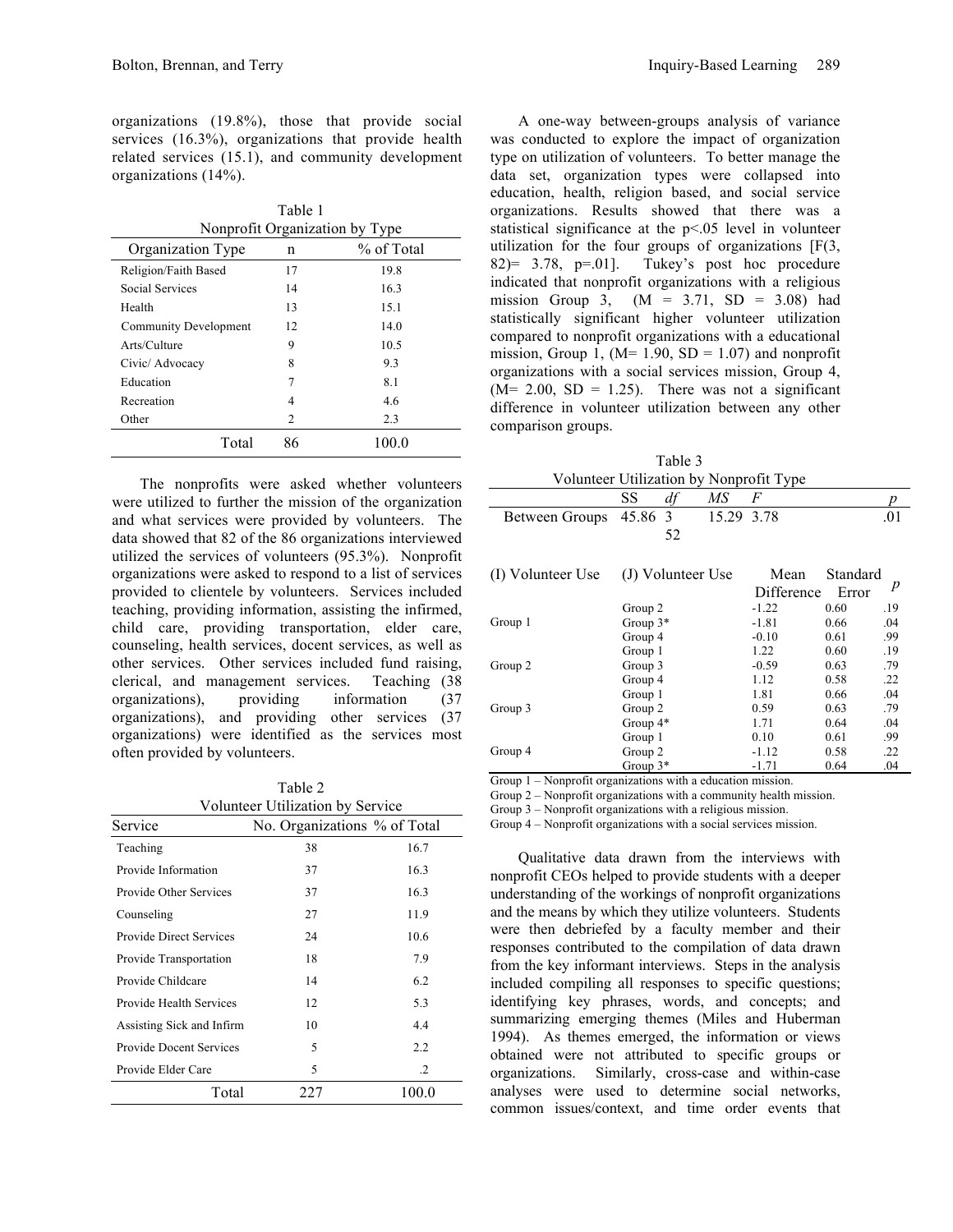shaped local responses to resource management (Miles and Huberman 1994).

In the spirit of inquiry-based learning, the student learning outcomes were not predetermined. They emerged from comments students made when they were preparing their report based on the inquiry with nonprofit executive officers. Some examples of learning outcomes from student papers are shown below. Analysis shows that student learning outcomes concentrated primarily in the following areas:

(a) Students were not aware of the depth and breadth of activities that volunteers provide for nonprofits as evidenced by one student's remark. This student indicated, "The organization really could not get along without all that volunteer work."

(b) Students felt the inquiry method for acquiring knowledge about volunteer utilization was very beneficial for their perception of reality. One student said, "To know what volunteers actually do in a local organization from the view of a director is much more meaningful than any text book could ever provide."

(c) Students gained an appreciation of the variety of volunteer activities ranging from very simple tasks such as routine clerical services to complex ones such as providing consultation to homeless veterans. One student commented, "I thought all volunteers did were the really dumb jobs that nobody else wanted to do. Some of the volunteers my director talked about were working professionals that provided the same service for free that they are [otherwise] paid for."

From the data collected and the comments of students it is evident that students learned how nonprofits utilize volunteers through the process of inquiry learning. This method to acquaint students with core concepts that rely on reality based experiences is lacking in many situations where it could be utilized with little expense and effort for the professor. What is required is a structured set of expectations for the student, a list of activities that volunteers normally engage in that serve as a guide for the student and feedback after the inquiry learning experience. The feedback is from small group discussions among students and from a facilitated discussion led by the professor. Students were pleased with the inquirybased learning experience and it was indicated by some of their comments that the learning outcomes will have a lasting impact.

## **Conclusions**

The study contributes to research and practice that is concerned with instruction related to volunteer administration in nonprofit organizations. Theoretically, inquiry-based learning has been an effective instructional strategy to reverse the role of a student from a passive receiver to a self-directed learner. As an instructional technique, inquiry-based learning was an appropriate method for students to learn firsthand about the management and utilization of volunteers in nonprofit organizations. Students began with a question about volunteer administration in a nonprofit setting and the instructor provided a predetermined structure to guide the student's inquiry. The experience of the interview, although structured to provide responses to specific questions, allowed the students to probe with deeper questions and while not all did, many expressed that the probing questions were one of the most positive outcomes. Students were encouraged to think critically about all aspects of volunteer administration in a nonprofit setting, and inquiry-based learning promotes the act of critical thinking and analysis. Students learned through the inquiry process that many nonprofits utilize volunteers in similar ways including teaching, counseling and providing care to clientele. Further, they learned that volunteers are an important, if not the largest, part of the nonprofits' workforce. The interviews reinforced the notion that not all volunteers provide equal value to the organization. The multiple and varied types of volunteer activities provided a perspective to the students that a volunteer workforce is not a uniform group of people with time to share.

Similar to the Maor and Fraser (1996) study of computer science students, students in nonprofit management improved their inquiry learning skills based on experience in developing them. Inquiry learning based on some preconceived competencies and knowledge concepts is an essential element if the inquiry learning strategy is to achieve the desired goal. Without this it becomes an empty process leading to nothing (Kuhn, 2005). The questionnaire used by the students to conduct the interview provided the "scaffolding" for competency building as described by de Jong (2006). Consistent with Chiappetta (1997) scaffolding enabled students to have a foundation to ask questions, make comparisons, gather information and solve problems.

The data analysis conducted in this study shows that utilizing volunteers in a nonprofit setting is complex and can vary significantly between nonprofit organizations. In these situations, Anderson (2002) suggested that the instructors incorporate inquirybased instruction. The findings from the quantitative data highlights the important need to tailor volunteer and nonprofit learning experiences to student needs, interests, and career goals. As seen in the analysis, the volunteer utilization patterns of religious organizations were noticeably different from other types of nonprofit organizations. Understanding the organizations' missions, volunteer utilization patterns and types of volunteer tasks will enable educators to enhance the learning experience for students. The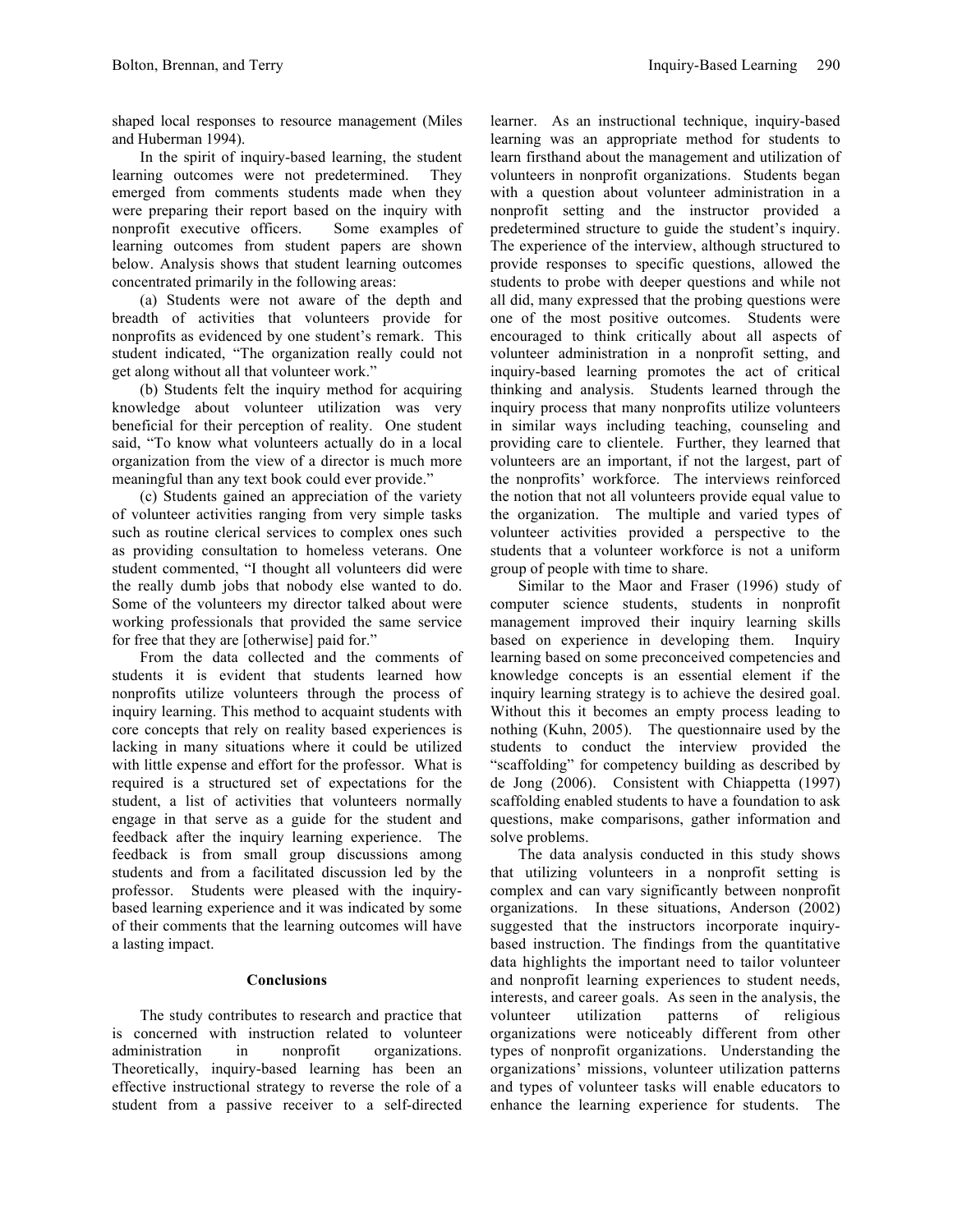findings related to the types of services provided by nonprofit organizations and the extent of volunteer utilization will be particularly useful in preparing students for the inquiry process. Specifically, instruction related to utilizing volunteers to accomplish an organizational mission and objective will be enhanced when it accounts for these differences. Additionally, the study tends to support using a structured inquiry learning approach. Although the structured nature of the agency interview questionnaire did not allow students to design and implement as suggested by Anderson (2002), it was necessary to build a foundation that would provide an opportunity for students to explore in more detail the operations of a nonprofit organization.

Additional research is needed to learn what impact the inquiry-based learning experience had on the careers of the participating students. It would be particularly useful for students and professors to know how the inquiry learning approach might be improved within the constraints of a time (semester) and environment (executive officer interview). It is anticipated that more than one guided inquiry would be useful, but that would place a burden on the students who have to meet the requirements during the course of a semester. Further, there are many variations as to how the inquiry learning might be structured. Determining the right approach for inquiry and tailoring the instruction and cognitive tools to accompany it is the real challenge (de Jong, (2006); however, that challenge has always been present in the teaching learning environment. This study demonstrates that inquiry-based learning is an appropriate method for students to learn about the large and growing volunteer component of the nonprofit sector. The student inquiry-based learning project described in this study illustrates its usefulness as an instructional technique.

## **References**

- Anerson, R. D. (2002). Reforming science teaching: What research says about inquiry*. Journal of Science Teacher Education, 13*(1), 1-12.
- Bolton, E. B. (2005). *The cooperative extension volunteer teacher.* Retrieved from http://edis. ifas.ufl.edu/pdffiles/HE/HE10300.pdf
- Boyce, M. V. (1971). *A systematic approach to leadership development*. Washington, DC: USDA Extension Service (ERIC Document Reproduction Service No. ED 065-763).
- Brooks, A. C. (2002). Can nonprofit management help answer public management's big questions? *Public Administration Review, 62*(3), 259-266.
- Burke, M. A., & Liljenstolpe, C. (1992). *Recruiting volunteers: A Guide for nonprofits*. Boston, MA: Thomson.
- Chiappetta, E. L. (1997). Inquiry-based science. *The Science Teacher*, 22-26.
- Coombs, G., & Elden, M. (2004). Introduction to the special issue: Problem-based learning as social inquiry-PBL and management education. *Journal of Management Education*, *28*(5), 523-535.
- Colburn, A. (March 2000). An inquiry primer. *Science Scope*, 42-44.
- Culp, K. (1999). *Types of volunteers*. Columbus, OH: Ohio State University Extension.
- Culp, K., III, Deppe, C. A., Castillo, J. X., & Wells, B. J. (1998). The GEMS model of volunteer leadership administration. *Journal of Volunteer Administration, 16*(4), 36-41.
- de Jong, T. (2006). Technological advances in inquiry learning. *Science*, *312*, 531-532.
- Edelson, D. C., Gordin, D. N., & Pea, R. D. (1999). Addressing the challenges of inquiry-based learning through technology and curriculum design. *The Journal of the Learning Sciences*. *8*(3,4), 391-450.
- Exline, J. (2004). *What is inquiry-based learning?* Retrieved from http://www.thirteen.org/edonline/ concept2class/inquiry/index.html
- Georgia State University, Division of Student Affairs. (2006, September). *Student learning outcomes, version 8.0.* Retrieved from http://www2.gsu.edu/~ wwwdss/learning.html
- Hartenian, L. S. (2007). Nonprofit agency dependence on direct service and indirect support volunteers: an empirical investigation. *Nonprofit Management & Leadership*, *17*(3), 319-334.
- Internal Revenue Service. (2006). *Internal revenue service data book, 2006*. Retrieved from http://www.irs.gov/pub/irs-soi/06databk.pdf
- Kadlec, D. (2006). The right way to volunteer. *Time, 168*(10), 76.
- Kuhn, D., Black, J., Keselman, A., & Kaplan, D. (2000). The development of cognitive skills to support inquiry learning. *Cognition and Instruction*. *18*(4), 495-523.
- Kuhn, D. (2005). *Education for thinking*. Cambridge, MA: Harvard University Press.
- Maor, D., & Fraser, B. (1996). Use of classroom environment perceptions in evaluating inquiry-based computer-assisted learning. *International Journal of Science Education*, *18*(4), 401-421.
- McCurley, S. & Lynch, R. (2006). Volunteer management: Mobilizing all the resources of the community (2nd ed.). Kemptville ON: Johnstone Training and Consultation, Inc.
- McKee, J., & McKee, T. W. (2008). *The new breed: Understanding & equipping the 21st century volunteer*. Loveland, CO: Group.
- Miles, M., & Huberman, M. (1994). *Qualitative data analysis: An expanded sourcebook*. Thousand Oaks, CA: Sage Publications.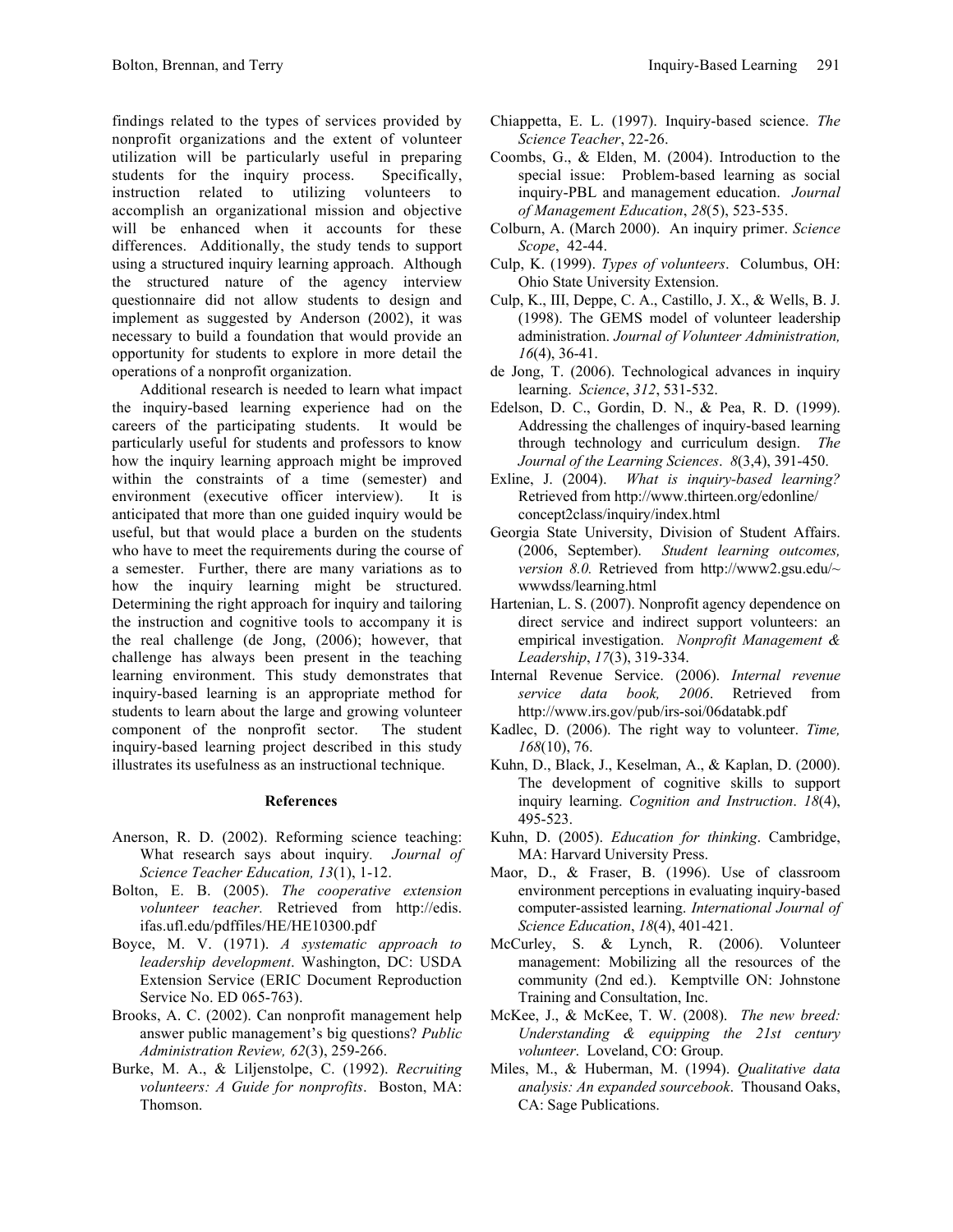- Pierce, J. B. (2006). Service learning sustains hope. *American Libraries, 37*(10), 45.
- Salamon, L. (Ed.). (2002). *The state of nonprofit America.* Washington, DC: Brookings Institution Press and The Aspen Institute.
- Schrock, D. S., Meyer, M., Ascher, P., & Snyder, M. (2000). Benefits and values of the master gardener program*. Journal of Extension*, *38*(1), 1-9.
- Tashakkori, A., & Teddlie, C. (1998). *Mixed methodology: Combining qualitative and quantitative approaches*. Thousand Oaks, CA: Sage Publications.
- Wolford, J., Cox, K., & Culp, K. (2001). Effective motivators for master volunteer program development. *Journal of Extension, 39*(2), 1-8.
- YouthLearn. (2001). *An introduction to inquiry-based learning*. Retrieved from http://www.techsoup.org/learningcenter/ctc/page51 96.cfm

ELIZABETH B. BOLTON is Professor of Community Development at the University of Florida. Nonprofit and community based organizations are the focus of Dr. Bolton's teaching, research and extension work with a specialization in governance and volunteer development. She has developed the undergraduate minor in nonprofit studies, the graduate minor and the

graduate concentration for the Department of Family, Youth and Community Sciences in the College of Agriculture and Life Sciences. She is active in governance at the university, college and department level.

M. A. BRENNAN is Associate Professor of Community and Leadership Development at Penn State University. Dr. Brennan's teaching, research, and program development concentrates on the role of local citizen action in the community development process. He has over 15 years experience designing, conducting, and analyzing social science research related to community and development. He has served as chair/co-chair on a variety of national committees and guest editor of journal special issues focusing on a variety of community and related topics.

BRYAN. D. TERRY is an Assistant Professor in the Department of Family, Youth and Community Sciences at the University of Florida. He provides statewide leadership for volunteer systems as an Extension Specialist for the Florida Cooperative Extension Service. His research focuses on program evaluation, efficiency, effectiveness and public value of volunteer programs. He has worked with program development and evaluation for the Florida Cooperative Extension Service in counties throughout the state.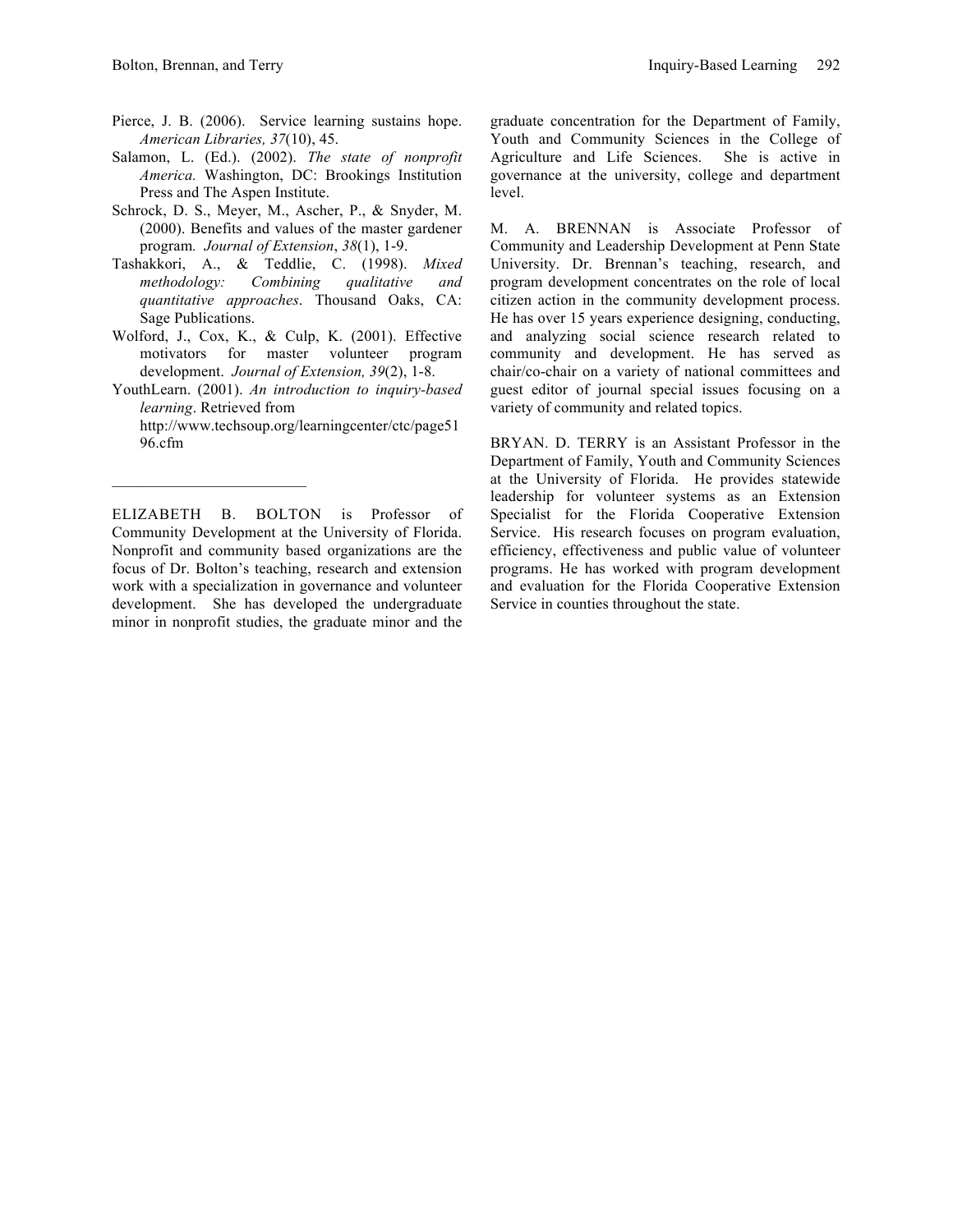## Appendix A

#### **Agency Research Report: Interview with Nonprofit Executive Director of a 501(c)(3) -- Criteria.**

*Agency:* The agency must be a 501(c)3. A government agency, or other 501 (c) will not suffice for this assignment. *Length:* Five to six pages not including the cover page.

*Format:* Times New Roman font, 12 point, 1 inch margins on all sides, double spaced, print on one side only, and page numbers centered on bottom of page. Use major topics (shown as alphabetic letters) as centered headings and subtopics as side headings.

*Style:* Use APA format.

*Cover page*: Your name, date, course title and number, agency name and the person interviewed.

*Submission:* Do not submit in a binder or folder. Staple in upper left.

*General Directions:* Include in your written report any comments made by the interviewee and well as your own observations and reactions.

*Due Date:* November 29

Agency Research Report

# **Background Information of the 501(c)3 organization**

- 1. Name and address of organization.
- 2. Name of person you interviewed and their title.
- 3. URL or website address of organization.
- 4. Which of the following best describes this nonprofit?
	- a. Education
	- b. Health
	- c. Religion/Faith Based
	- d. Housing/Community Development
	- e. Arts/Culture
	- f. Recreation
	- g. Advocacy/Civic Participation
	- h. Social Services
	- i. Other, please describe
- 5. Describe the mission statement of the organization. Write the exact mission statement.
	- a. Has the mission of the organization changed from its origin? If yes, list the original mission statement.
- 6. Describe the vision of the organization. Write the exact vision statement.
- 7. What was the inspiration of the founders to form this organization?
- 8. List the major changes in the organization from inception to present.
- 9. What is the most pressing issue currently facing the organization?

#### **Volunteers**

1. Are volunteers utilized? Yes. \_\_\_\_\_\_ No. \_\_\_\_\_\_\_ If yes, in what way are the volunteers utilized? Choose all that apply. Include comments from interviewee.

- a. teaching
- b. providing information, referrals
- c. helping the sick and infirm
- d. providing transportation
- e. child care
- f. elder care
- g. counseling including marriage, financial
- h. health services or care
- i. docent
- j. providing direct services, example homes
- k. other, please list.
- 2. How are the volunteers recruited? Choose all that apply. Include comments from interviewee.
	- a. advertisements
	- b constituent referrals
	- c. agency recruitment